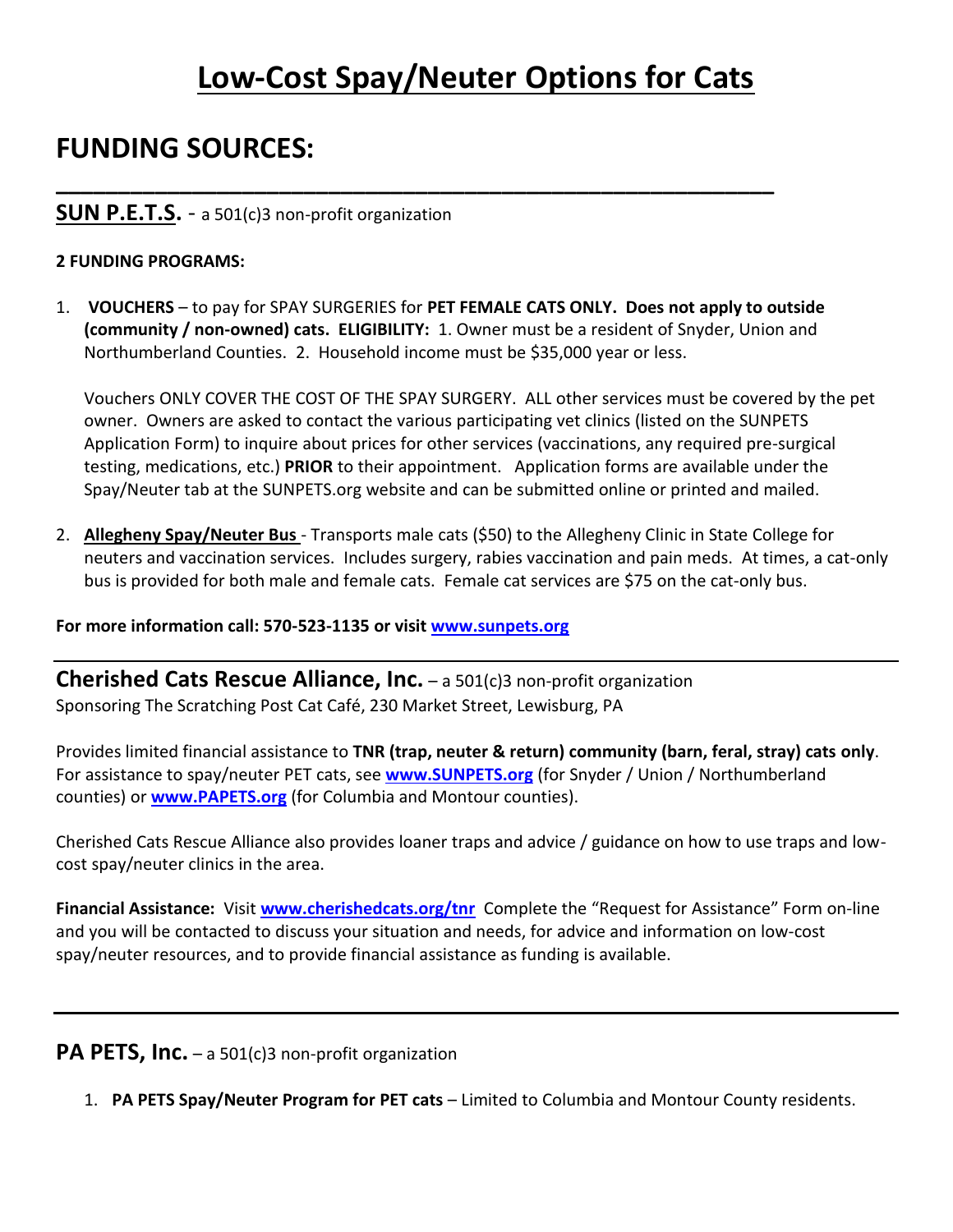2. **PA PETS Feral Cat Program (Spay/Neuter Clinics)**: Open to caretakers who are / will assume responsibility for non-owned (feral, strays and/or barn) cats. **No geographic restrictions or residency requirements.** HOWEVER, we require that the caretaker provide food and shelter for these cats. After the cats have had surgery, they must be returned to their original area. Our spay/neuter clinics are held on different dates and with various vets. **Fees: \$20/cat with household income of \$30,000/year or less, or \$40/cat with household income over \$30,000/year.** The \$20 or \$40 fee includes the spay/neuter surgery, rabies vaccination, flea medication, ear cleaning and left ear tip (under anesthesia) to identify that a feral cat has been spayed/neutered.

**Additional Financial Assistance:** MAY be available to Colony Caregivers upon request and availability of funding. To apply for assistance, complete and submit the Feral Program Application Form found on the PA PETS Website **[\(www.pennsylvaniapets.org\)](http://www.pennsylvaniapets.org/).** You will be contacted by the Feral Program representative to provide information, coordinate loan of trap(s), as needed, and to schedule your outside cats for the next available clinic.

**\_\_\_\_\_\_\_\_\_\_\_\_\_\_\_\_\_\_\_\_\_\_\_\_\_\_\_\_\_\_\_\_\_\_\_\_\_\_\_\_\_\_\_\_\_\_\_\_\_\_\_\_\_\_\_\_\_\_\_\_\_\_\_\_\_\_\_**

# **LOW COST CLINICS:**

## **Danville SPCA Spay & Neuter Clinic** - a 501(c)3 non-profit organization

**Location:** Next door to the PSPCA Danville Shelter, 1467 Bloom Rd, Danville, PA **Focus:** Low-cost spay/neuter services for PET cats and for free-roaming (outside, barn, feral, stray) cats.

#### **Costs:**

- **Pet Cats: \$115 - \$25 Petsmart grant discount = \$90 (Male or Female)** Includes sterilization surgery, rabies and FVRCP (Distemper) vaccinations, flea/tick preventative, nail trim, microchip insertion, pain medicine injection, e-collar.
- **Feral Cat TNR Package · \$40** Includes sterilization surgery, rabies & FVRCP (Distemper) vaccinations, ear cleaning, ear mite treatment, pain medication, flea treatment and ear tip. **To participate, outside cats MUST arrive and be confined in a secure trap, and the cat will be ear-tipped.**

**Financial Assistance:** Funding Assistance is available (with approved applications) through **[www.SUNPETS.org](http://www.sunpets.org/)** for PET cats (females only), and through **[www.cherishedcats.org/tnr](http://www.cherishedcats.org/tnr)** for OUTSIDE CATS (male and female) only. Visit these websites for applications and details.

Low Cost Vaccinations – Available at the PSPCA Clinic / Danville on the 1<sup>st</sup> Thursday of the month, and the 3<sup>rd</sup> Saturday of the month.

**For more information or to schedule appointments: Visit [www.pspca.org/danvilleclinic](http://www.pspca.org/danvilleclinic) or call 570-293-9200 and leave a message. A staff member will call you back when they are not in surgery.**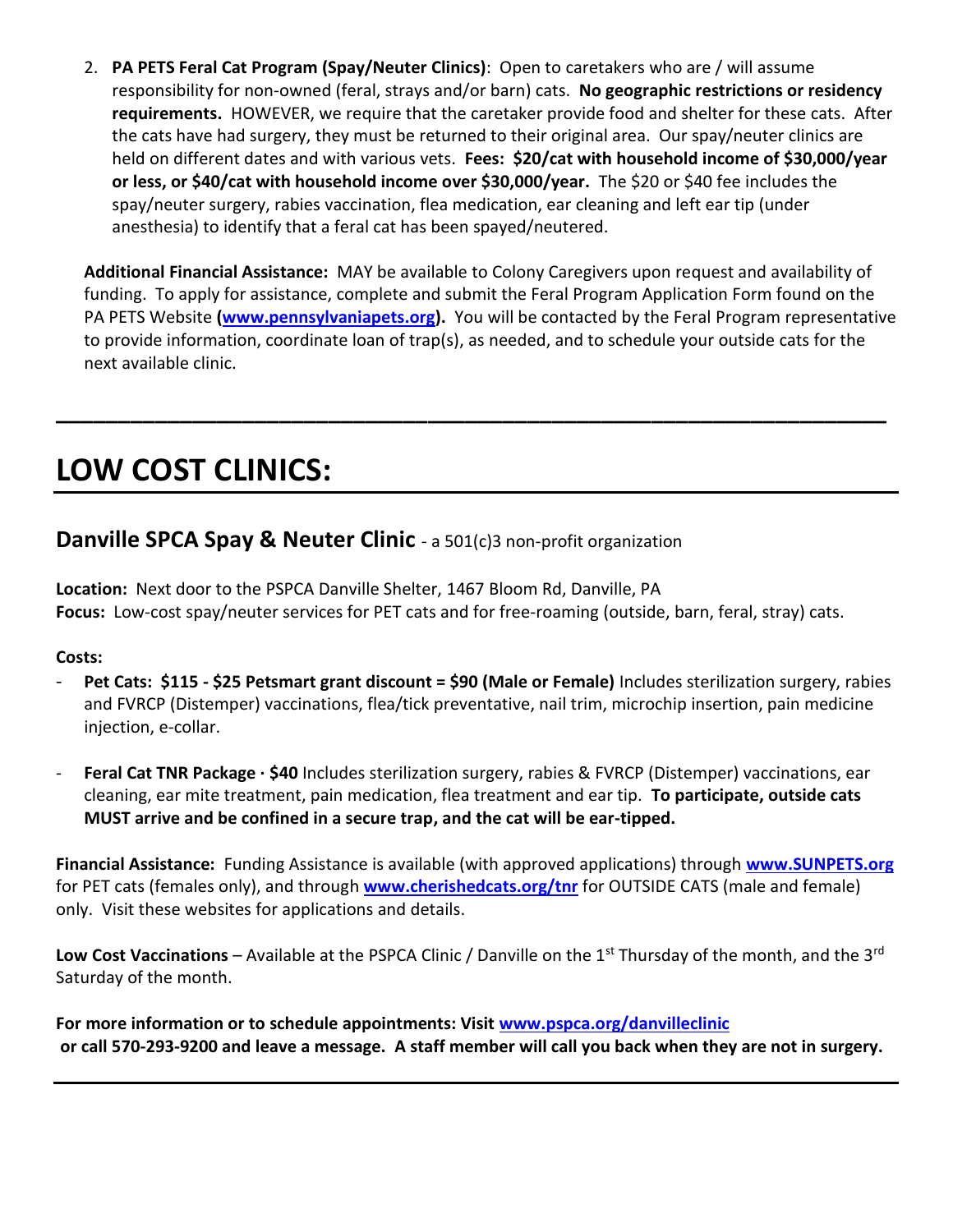## **No Nonsense Neutering Low-Cost Spay/Neuter Clinic** - a 501(c)3 non-profit organization

**Location:** 47 S. Main St. Suite 2, Mahanoy City, PA

**Focus:** Low-cost spay/neuter services for both PET cats **and** for free-roaming (feral, stray, barn) cats.

**ELIGIBILITY:** There are no income or residency requirements to use NNN clinics. All healthy cats 12 weeks and older are eligible for surgery.

**COST: \$75 for PET cats (male or female)** Includes rabies & distemper vaccines, nail trim, ear cleaning, fluids, pain medicine, e-collars for female cats. All animals receive a green tattoo along the surgery site to indicate sterilization. (SEE WEBSITE FOR OTHER FEES THAT MAY BE CHARGED FOR SERVICES THAT ARE REQUIRED / REQUESTED) Microchips: \$20 at time of surgery (includes chip registration).

**\$35 For FREE-ROAMING cats (male or female):** Includes rabies vaccination (and FVRCP/Distemper vaccination if under age 1), nail trim, ear cleaning, fluids, ear-mite, worming, flea treatments and pain medicine always included. LEFT ear-tip always required.

**Financial Assistance:** For Free-Roaming (feral, stray, barn) cats: For more details and applications, visit **<http://www.nnnlv.org/community-cats/spay-neuter-resources/>**

- **NNN's 2019 Beat the Heat \$15 Voucher Program for** FREE-ROAMING CATS (NOT applicable to pet cats)
	- Limit 5/person. To request vouchers, email your name, address, phone number and how many vouchers you are requesting to **admin@nnnlv.org.** NO phone calls or text requests please.
- First 100 cats FREE from either Mt. Carmel Borough or from Shamokin Borough Residents
- **SpayUSA Vouchers:** On-line application must be made to: **[https://www.animalleague.org/get](https://www.animalleague.org/get-involved/spay-usa/)[involved/spay-usa/](https://www.animalleague.org/get-involved/spay-usa/)** Covers surgical fee only (not other related services) with a \$15 co-payment.

**\_\_\_\_\_\_\_\_\_\_\_\_\_\_\_\_\_\_\_\_\_\_\_\_\_\_\_\_\_\_\_\_\_\_\_\_\_\_\_\_\_\_\_\_\_\_\_\_\_\_\_\_\_\_\_\_\_\_\_\_\_\_\_\_\_\_\_\_\_\_\_\_\_\_\_\_\_\_\_\_\_\_\_\_\_\_\_\_\_**

**For more information or to schedule appointments: CALL: 1-866-820-2510 or visit: [www.nnnlv.org](http://www.nnnlv.org/)**

### **Beckoning Cat Project** - a 501(c)3 non-profit organization

**Location:** 1417 E 3rd St, Williamsport, PA (immediately off the FAXON Street exit from I-180) **Focus: CATS ONLY** – Low-cost spay/neuter, vaccination and wellness services provided to BOTH Pet cats and Free-Roaming (feral, barn, stray) cats.

**Costs:** Spay/Neuter \$45 pet cats, \$40 ferals (left ear tipped) (same price males/females) Rabies Vaccination \$12 (required for ALL cats unless proof of current rabies vaccination is available) FVRCP (Distemper) Vaccination \$13 pet cats, \$5 ferals

Revolution Flea Treatment (for fleas, ear mites, round/hook worms) \$10 (WILL be applied if fleas are found. Other services available – see website for details and individual costs.

**Appointments:** Services BY APPOINTMENT ONLY. Exception: 1 TRAPPED OUTSIDE/FERAL CAT PER PERSON (per day) MAY BE BROUGHT IN FOR SPAY/NEUTER SERVICES WITHOUT AN APPOINTMENT. Any cats that come in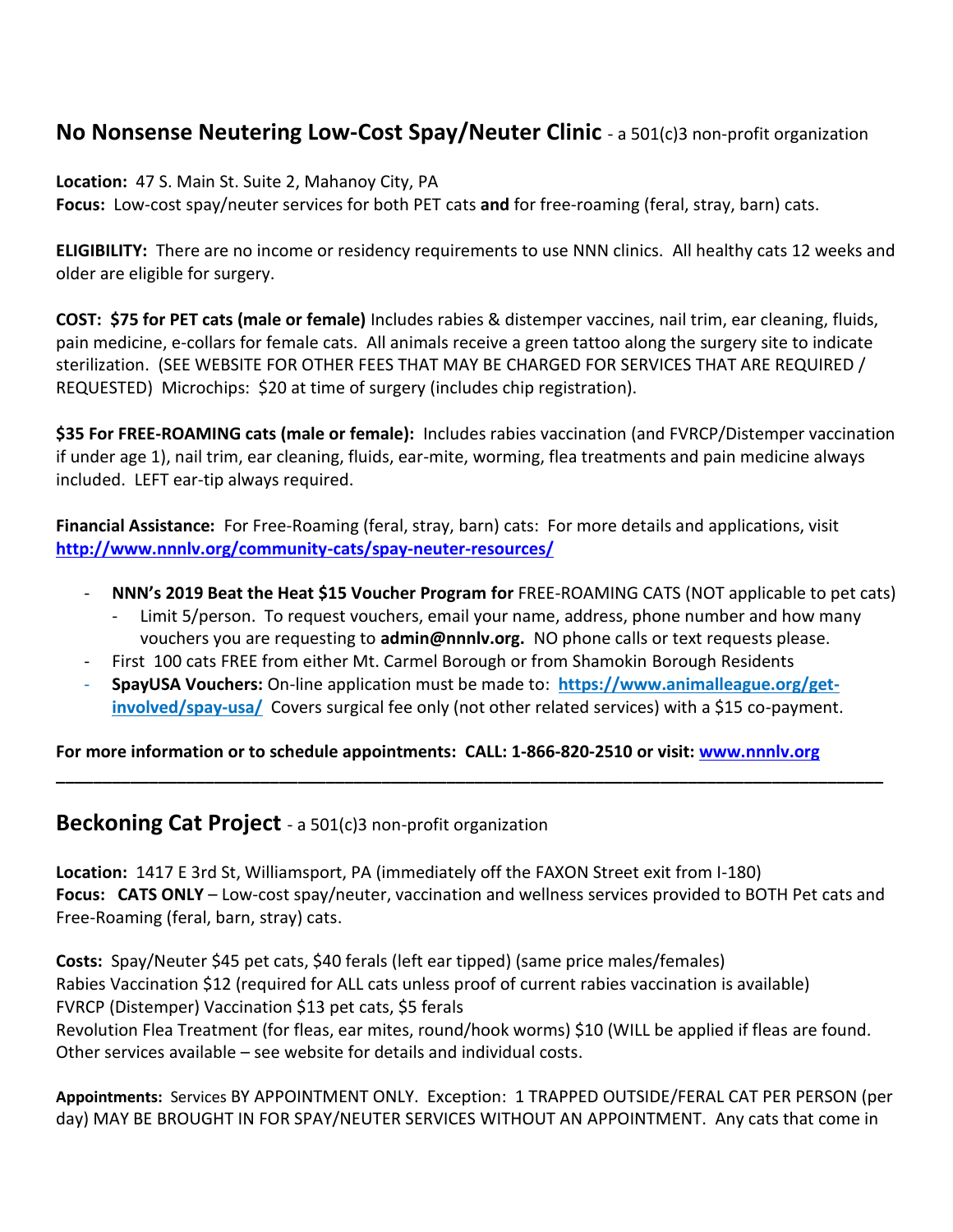without an appointment will receive an ear tip, no exceptions. During the summer and fall there can be as long as a 6-8 week wait to get an appointment, especially for females (if you don't want your cat's ear tipped) so please allow for this when calling. Stray and feral cats receiving an ear tip do not have to wait for an appointment. Please call for details.

#### **Financial Assistance:**

- Picture Rocks and Montgomery Borough Residents can S/N their outside cats at no cost, through their boroughs' support of BCP's Compassionate Communities Fund. Please call for details.
- Other Funding Available (with approved applications) through **[www.SUNPETS.org](http://www.sunpets.org/)** for PET cats (females only), and through **[www.cherishedcats.org/tnr](http://www.cherishedcats.org/tnr)** for OUTSIDE CATS (male and female) only. See these websites for applications and details.

**For more information or to schedule appointments: CALL: 570-505-1473 or visit: [www.beckoningcatproject.org](http://www.beckoningcatproject.org/)**

\_\_\_\_\_\_\_\_\_\_\_\_\_\_\_\_\_\_\_\_\_\_\_\_\_\_\_\_\_\_\_\_\_\_\_\_\_\_\_\_\_\_\_\_\_\_\_\_\_\_\_\_\_\_\_\_\_\_\_\_\_\_\_\_\_\_\_\_\_\_\_\_\_\_\_\_\_\_\_\_

## **Sunbury Animal Hospital**

**Location:** 3920 PA-890, Sunbury, PA 17801 **Focus:** 24-hour Emergency and Full Service Veterinary Hospital

#### **Costs**:

- **PET Cats:** Call Sunbury Animal Hospital for pricing details and to make an appointment.
- **Free-roaming (outside, feral, stray, barn) cats that MUST arrive in traps: \$50/neuter (male), \$75/spay (female) for surgical procedure ONLY**. **Vaccinations, worming, pain meds, etc. are charged separately.**

#### **Financial Assistance**:

- SUNPETS Vouchers: For residents of Snyder, Union and Northumberland counties with household income less than \$35,000/year: Contact **[www.SUNPETS.org](http://www.sunpets.org/)** (under the Spay/Neuter tab) for application.
- Cherished Cats Rescue Alliance: Financial Assistance to TNR (trap, neuter, return) free-roaming / outside, feral, barn, stray cats ONLY (Not pet cats). Visit **[www.cherishedcats.org/tnr](http://www.cherishedcats.org/tnr)** for details and Request Form.

#### **For more information or to schedule an appointment, visit [www.sunburyanimalhospital.com](http://www.sunburyanimalhospital.com/) or call 570- 286-5131**

## **The Nobody's Cats Foundation** - a 501(c)3 non-profit organization

**Location:** [3909 Hartzdale Dr., Suite 905, Camp Hill, PA 17011](http://www.nobodyscats.org/contact.php) **FOCUS:** Free-roaming (non-owned, barn, stray, feral) male and female cats. **AREA:** Several Central PA counties, including: Northumberland and Snyder Counties.

**COST: \$35/cat.** Price includes: Spay/neuter surgery, rabies & distemper (FVRCP) vaccinations, parasite treatments, post-operative antibiotics, subcutaneous fluids and pain medications (when appropriate), and eartipping (under anesthesia) for ALL cats.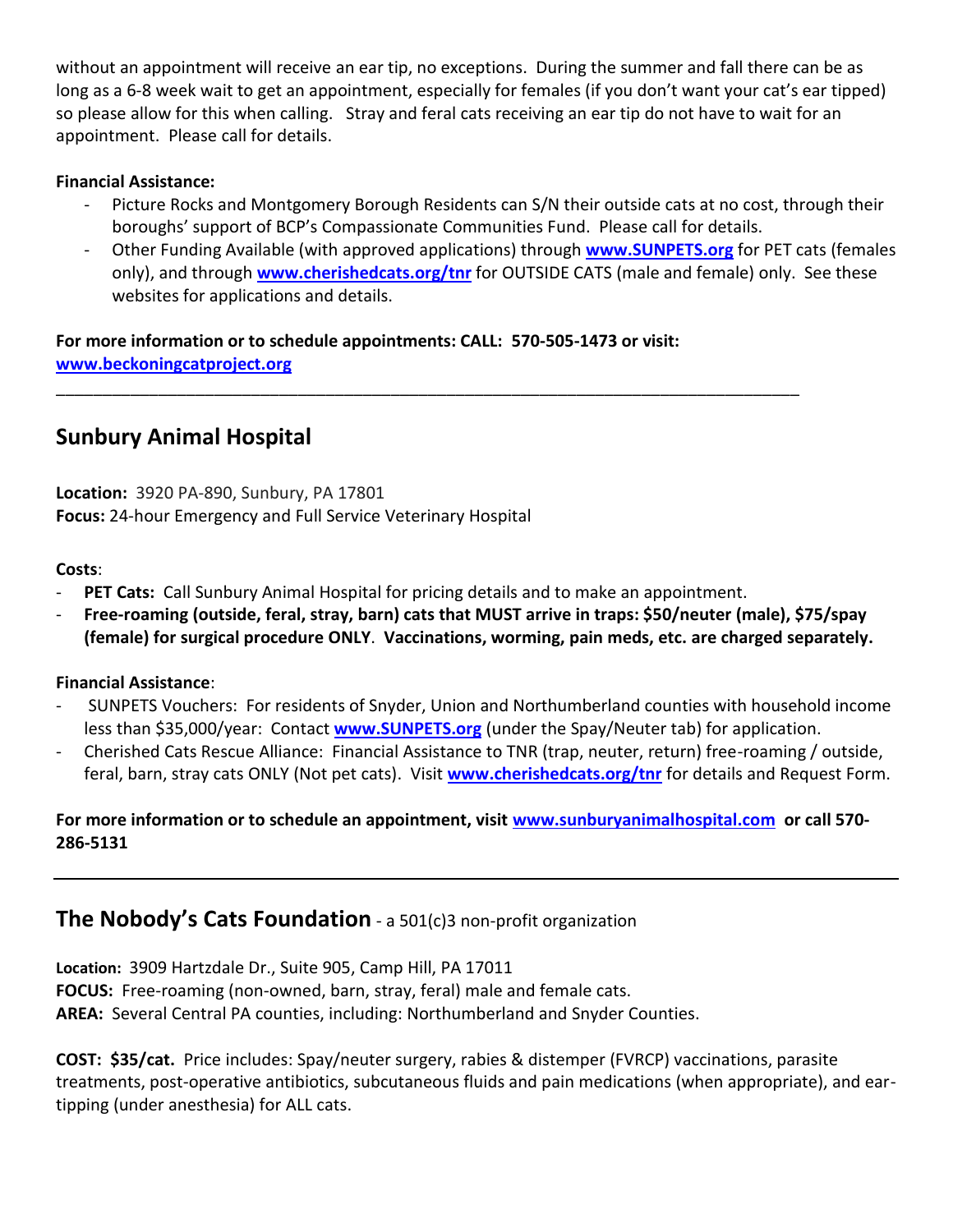**ELIGIBILITY: Surgeries by appointment only. No Walk-In's.** ALL CATS MUST ARRIVE IN A HUMANE, Have-A-Heart-type / box trap. NO cages, carriers, boxes, etc. Minimum age/weight: 3 months or 3 lbs. **Traps:** Humane traps are available for loan. Email your request to: **[traps@nobodyscats.org](mailto:traps@nobodyscats.org) Financial Support:** Subsidies in some amount toward the cost of surgery and related service MAY be available, depending on the number of animals in the colony and the caretaker's financial means. Visit our website or call for more details on the Surgery Subsidy Application process PRIOR to surgical appointments.

**For more information, CALL: 1-855-867-4228 or visit: [www.nobodyscats.org](http://www.nobodyscats.org/) or email us at: [contact@nobodyscats.org](mailto:contact@nobodyscats.org)**

# **Mom and kittens, what do I do?**

(From the No Nonsense Neutering Website [\(www.nnnlv.org\)](http://www.nnnlv.org/)

Discovering a mom and her kittens during Trap-Neuter-Return (TNR) can be an adorable yet challenging experience (mostly adorable). To properly handle a mom and her kittens, there are a lot of factors to consider. Should you leave mom with her kittens? Are the kittens old enough to separate from mom? What if you find kittens without mom? How can you safely trap a family?

It's important to first [determine how old a kitten is](http://www.alleycat.org/resources/kitten-progression) so you can decide what's best for them. For kittens younger than 8 weeks, the best place for them is with their mother, if possible. Kittens older than 4 months should be returned as part of TNR. The ideal range for socializing kittens for adoption is about 6 to 12 weeks old.



Here are some tips on how to handle common kitten and mom scenarios that you might encounter:

- Kittens without mom. First, determine if the kittens are truly without a mother or if she is just off looking for food. Mother cats may need to take a rest break away from the kittens as well! The only way to know if the kittens are truly without a mother is by waiting around to see if the mother returns, which can take a few hours. Observe the kittens from a distance or a hidden spot to see if mom returns before you move the kittens. Remember, it's best for kittens younger than 8 weeks to stay with their mother.
- If mom doesn't return after several hours, or if the kittens are in immediate danger, you can choose to care for them yourself. Of course, this isn't a decision to take lightly since, depending on their age, they may need intensive newborn kitten care (1 to 4 weeks old). Again, if you have the time and dedication, young kittens can be [socialized, fostered, or adopted](http://www.alleycat.org/community-cat-care/socializing-kittens) (6 to 16 weeks old). But if you don't have the time or resources to foster kittens for adoption, you should just include them as part of TNR).
- If mom returns, and kittens are too young to separate from her, remember that mom is the best caregiver for the kittens. If they're too young to separate, leave them with their mom. Provide food, water, and [shelter,](http://www.alleycat.org/resources/feral-cat-shelter-options-gallery/) and monitor the family daily, making the environment as safe as possible. Once the kittens are older, you can decide to foster them for adoption or to include them with their mom in the TNR process.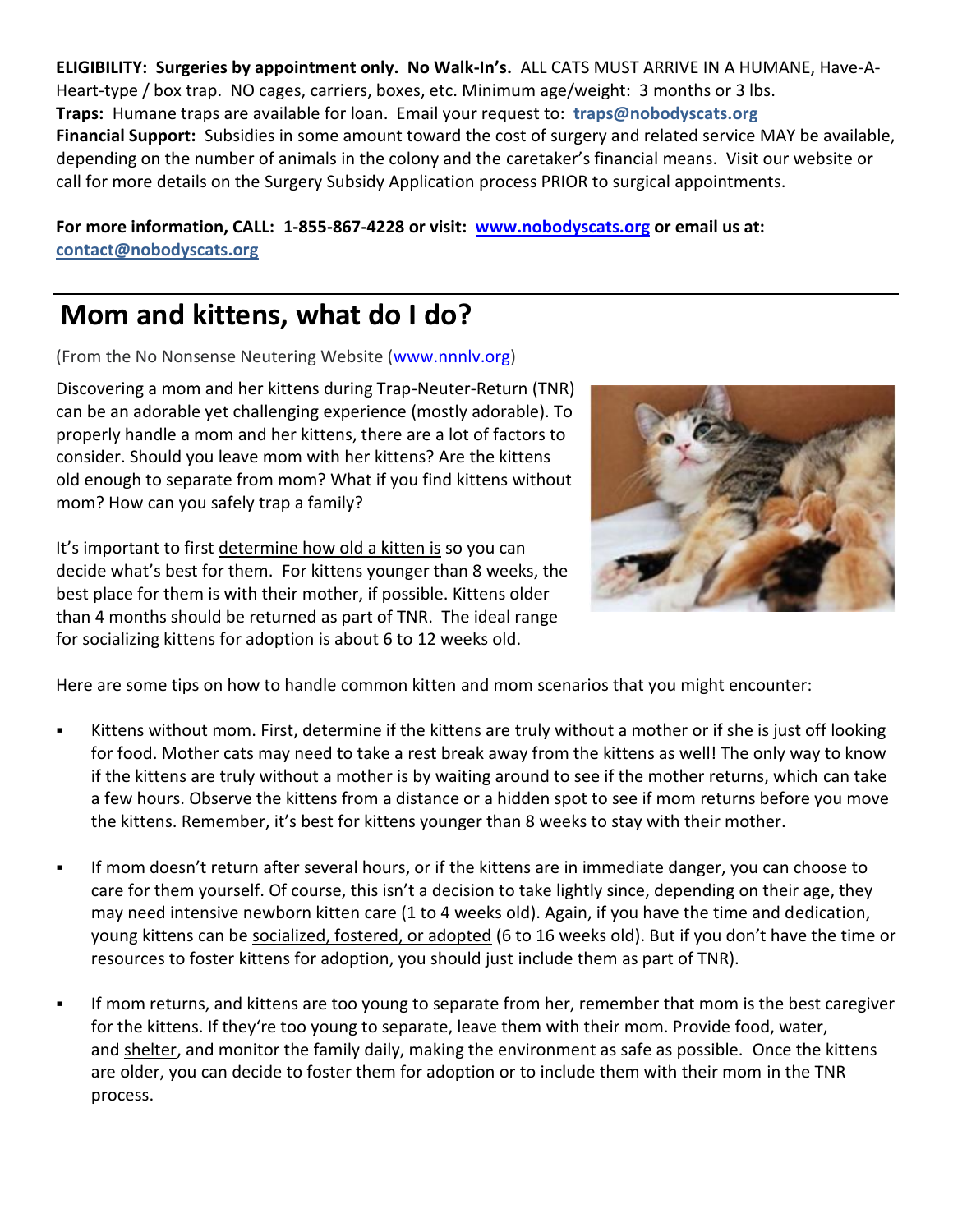- If you think it's safer for the whole family to come indoors, for instance if you find mom and her kittens in an area too dangerous for them to live like a busy highway, bring the whole family inside to a quiet, small room (like a bathroom) where they can live until the kittens are weaned and it's safe to get them all spayed or neutered. Consider providing the mother cat and kittens with a medium-large sized dog crate to use as a hiding place until they get used to their new surroundings. Then decide to [foster the kittens](http://www.alleycat.org/community-cat-care/adoption)  [for adoption](http://www.alleycat.org/community-cat-care/adoption) or return them to a safe location outdoors with their mom.
- If the kittens are old enough to be separated from their mother, you must make the best decision for the kittens based on your time and resources. You can [socialize and foster the kittens for adoption,](http://www.alleycat.org/community-cat-care/socializing-kittens) or you can get them all spayed or neutered with their mom and return them to the outdoors.
- If you trap a cat and find out she's a nursing mom, it's best to get her spayed and returned to the area you found her as soon as possible. You usually won't discover a cat is a nursing mom until you bring her to be spayed, but this may be the only opportunity you have to spay her, so move forward with the procedure. Don't worry, mother cats continue to produce milk even after being spayed. It could also be helpful to speak with the clinic you choose to let them know of your plans to return nursing mothers as soon as possible so they can adjust their schedule or procedures.
- **EXTE:** If a cat is pregnant: This can be a very difficult decision because spaying a pregnant cat would mean terminating her pregnancy. The choice is yours to make, but remember, this might be the only opportunity you have to catch this cat, get her spayed, and protect her from future health risks and ongoing stresses of mating and pregnancy. Otherwise, you can return the pregnant cat back outdoors and monitor her until she has her kittens and they are properly weaned and old enough to be spayed and neutered with the mother cat. Alternately, if you have the time and resources, you could bring the pregnant cat inside to a small, quiet room for the remainder of her pregnancy to allow her to have her kittens. The mother cat would care for the kittens, and you could foster and socialize the kittens to prepare them for adoption.

**\_\_\_\_\_\_\_\_\_\_\_\_\_\_\_\_\_\_\_\_\_\_\_\_\_\_\_\_\_\_\_\_\_\_\_\_\_\_\_\_\_\_\_\_\_\_\_\_\_\_\_\_\_\_\_\_\_\_\_\_\_\_\_\_\_\_\_\_\_\_\_\_\_\_\_\_\_\_\_\_\_\_\_\_\_\_\_\_\_\_**

# Cat Deterrents

**(From the No Nonsense Neutering website [\(www.nnnlv.org\)](http://www.nnnlv.org/)**

Spaying and Neutering our free-roaming cats is the first step. However, we must also recognize that they still pee and poop and will go wherever they find a great spot for an outdoor litter box. Sometimes it is in our neighbors' mulch, under their deck, on their patio furniture or in their well-tended vegetable or flower gardens. It's our responsibility to provide ideas to keep the "peace" or the cats will always lose this battle. Sometimes it's as simple as closing up spaces they can get under. For other areas No Nonsense Neutering has YARD SENTINEL and ScareCrow deterrents at our clinics. Ask our staff about them and we ask for a donation to cover the cost. **Yard Sentinel is an ultrasonic device. For other areas, very inexpensive ultrasonic solar cat deterrents are available starting at \$10 per unit.**

# Flea Management In Colonies

Diatomaceous earth is an organic material and can be used for OUTSIDE colonies where fleas are a problem. It should be sprinkled on the ground around the feeding areas when dry. We are not recommending this to be used on the cats or for inside cats.